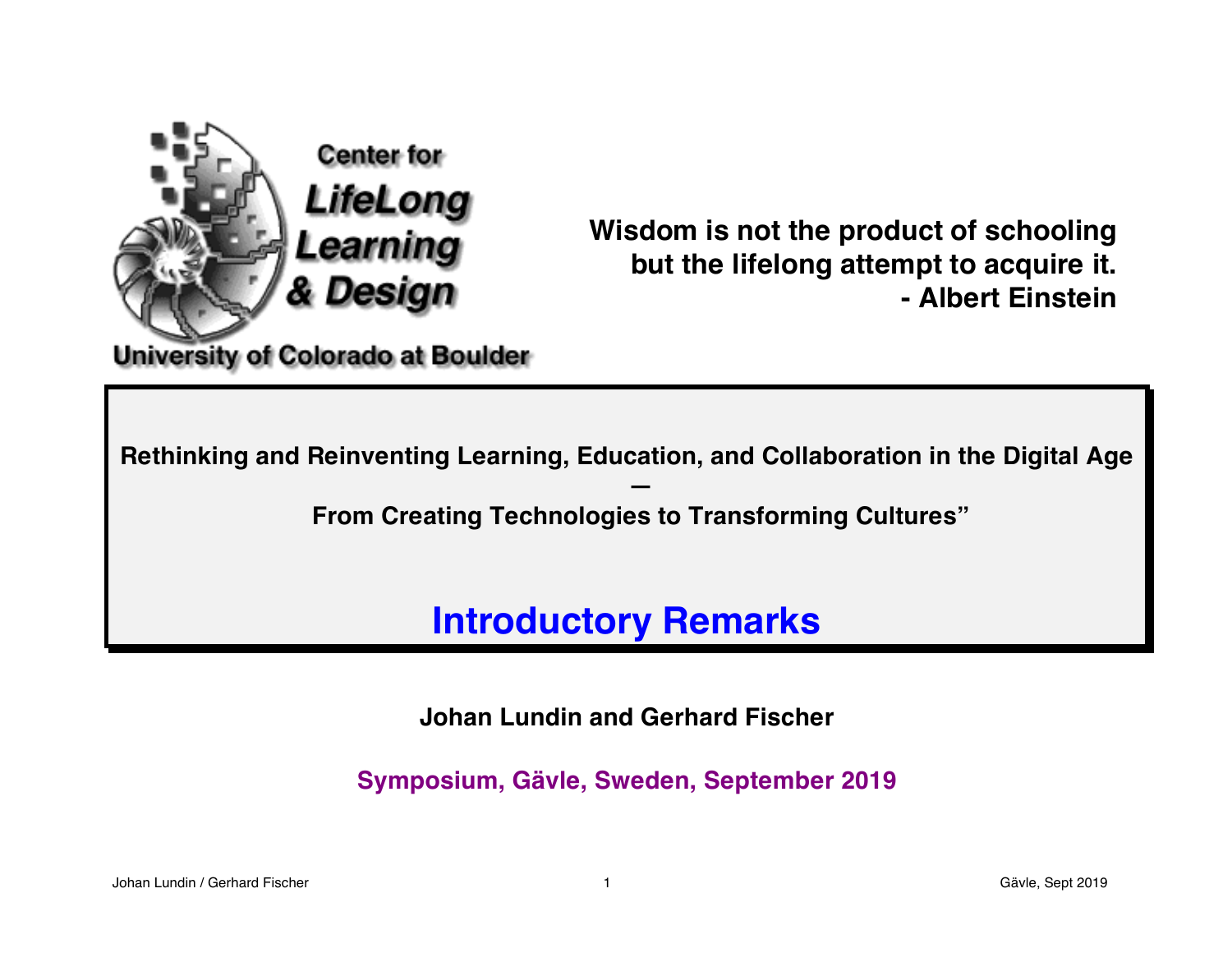## **Design Criteria for the Symposium**

### ! **Objective:**

o explore design opportunities and design trade-offs and discuss design and research strategies that are expected to systematically and proactively increase digital technology's contributions to learning and collaborating

#### ! **Participants:**

 $\circ$  bring together representatives from different disciplines, from different countries and from different constituencies (researchers, teachers, and practitioners)  $\rightarrow$  we did not manage to invite/attract people outside of academia (i.e. practitioners), but many of the participants are both researchers/PhD-students and teachers

### ! **Most important organizational emphasis:**

o facilitate **a discussion involving all participants** rather than presentations by a few and most attendees being restricted to listeners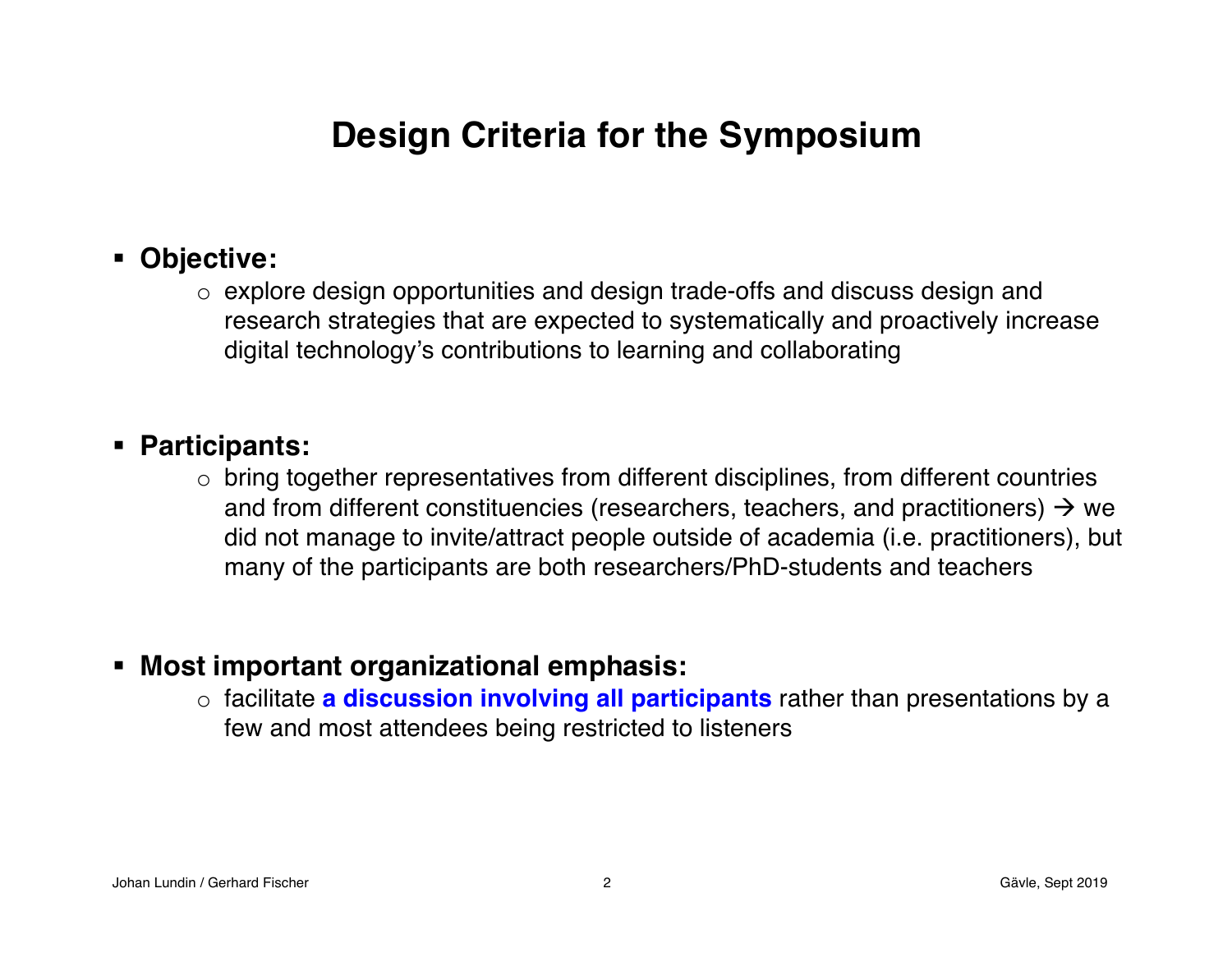# **The Symposium will be different from a Standard Conference**

### ! **the Standard Conference:**

- $\circ$  90 minutes sessions with 3 talks consisting of a presentation and a very short Q/A part
- $\circ$  focus on information transfer with mostly passive listeners

### ! **the sessions at our Conference: duration: 80 minutes**

- o brief keynote (20 minutes)
- o discussant (10 minutes)
- $\circ$  discussion among all participants (40 minutes)
- $\circ$  ongoing online documentation and/or discussion throughout the symposium

### **Breaks and Dinners are important aspect of the meeting <<and plenty of time is allocated for them>>**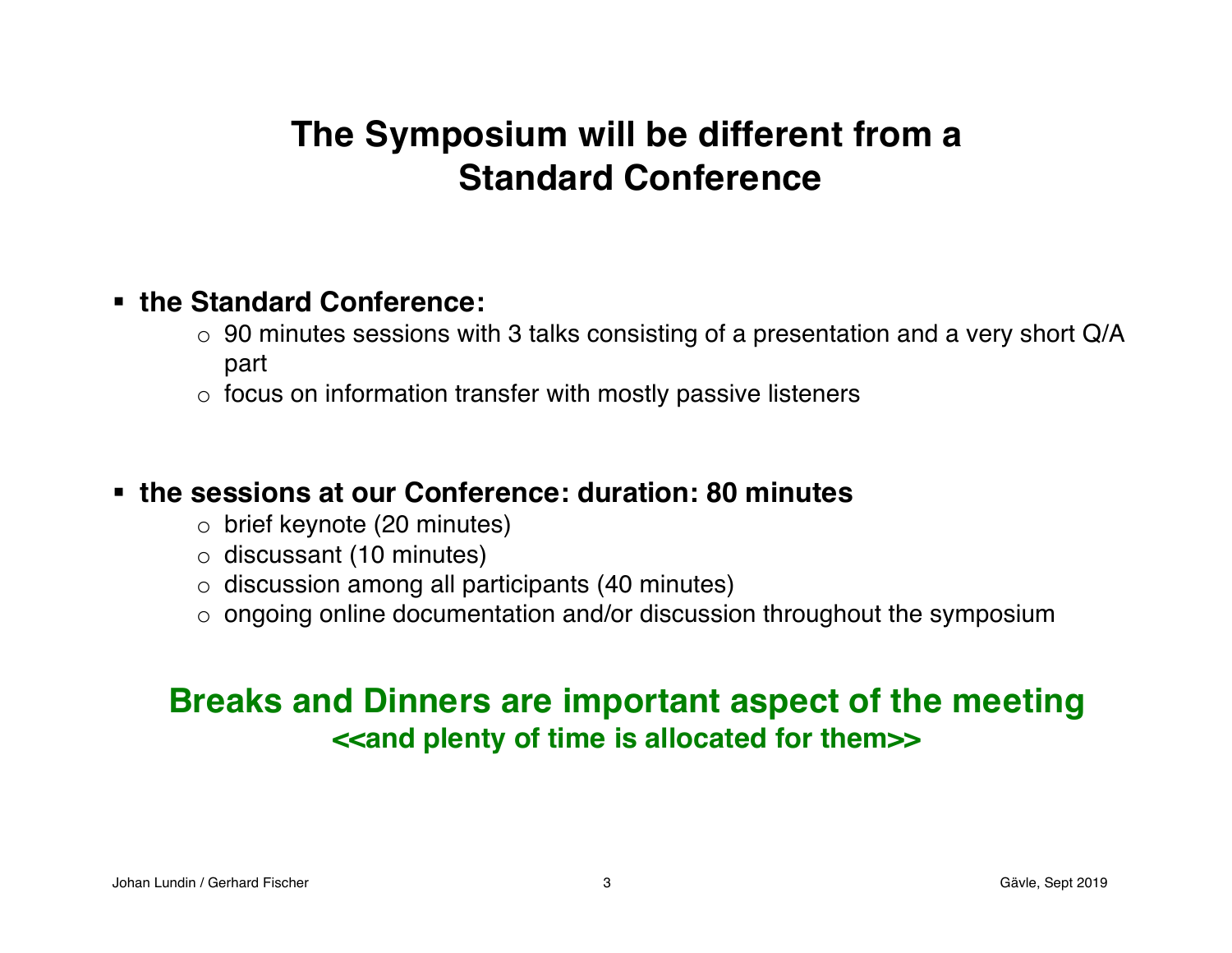# **Some Basic Assumptions**

- ! Digitalization of society is one of the **fundamental challenges** for the future
- ! the existence of and access to new information technologies is **necessary but not sufficient** for Rethinking and Reinventing Learning, Education, and Collaboration in the Digital Age
- ! identify and discuss some major **design trade-offs**:
	- $\circ$  will digitalization increase or decrease the "digital divide"  $\rightarrow$  who will be empowered to design, create, invent, and choose to use the technologies to enhance their personal and professional lives, as well as social worlds
	- o being in control (autonomy) versus being controlled (prescriptive guidance)
	- o sustaining knowledge in humans *versus* sustaining human knowledge in machines
	- $\circ$  finding a balance between flexibility versus stability in working life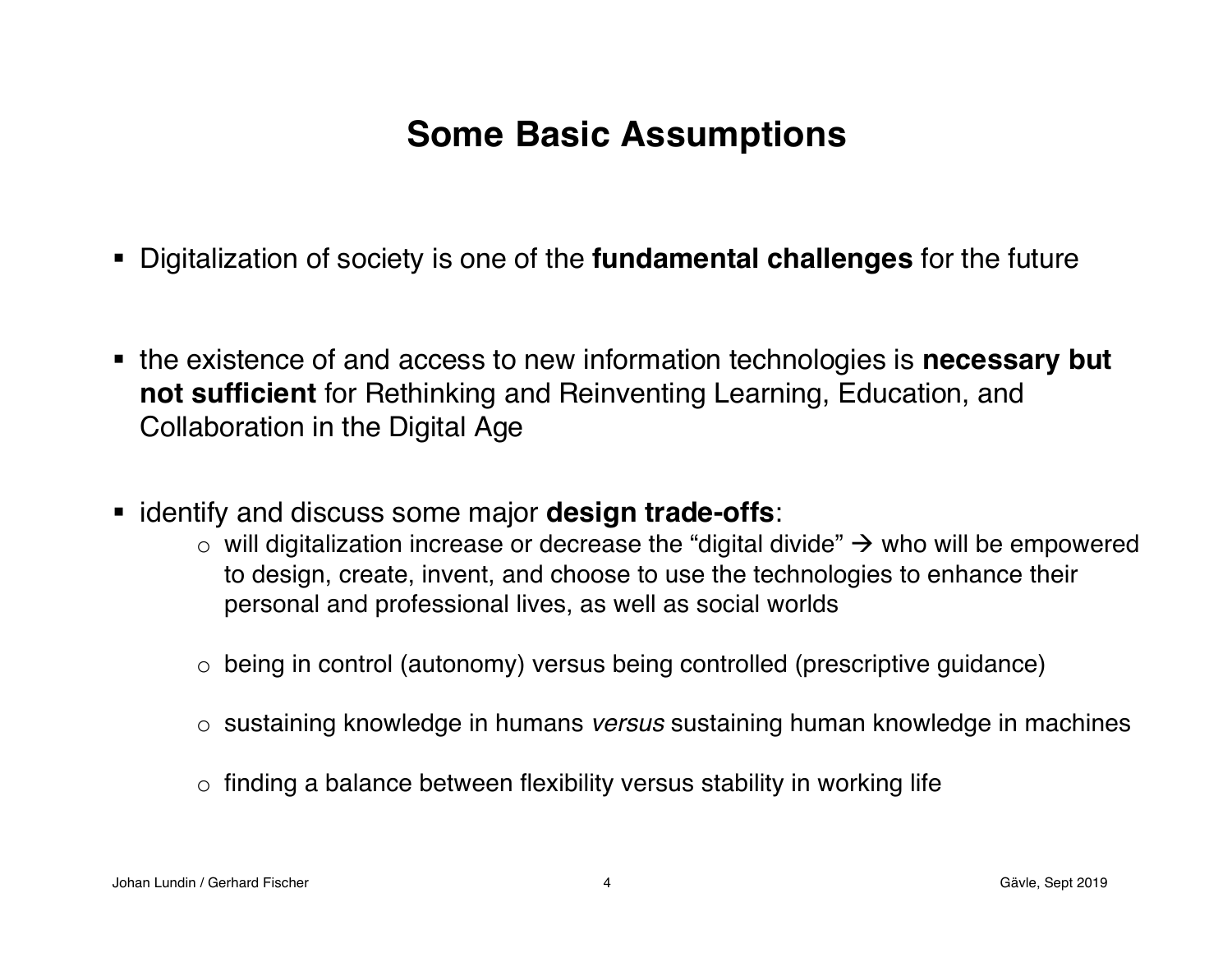## **Digitalization — A Wicked and Systemic Problems**

- ! "Rethinking and Reinventing Learning, Education, and Collaboration in the Digital Age"
	- o is not a choice of right and wrong, but rather a matter of **tradeoffs**
	- o claim: "there are no decontextualized sweet spots"

#### ! **near term challenges:**

- o creating synergistic approaches and identifying contextualized sweet spots
- $\circ$  formulating desired futures with technology
- ! a **long term challenge** to reflect/speculate about the future:
	- o children who entered school this fall at age 6 will retire in 2078 (assuming a retirement age of 65)
	- o How do we help them (with educational settings, learning opportunities, powerful tools, ...) to get prepared in the best possible way to have an interesting, enjoyable, and successful life??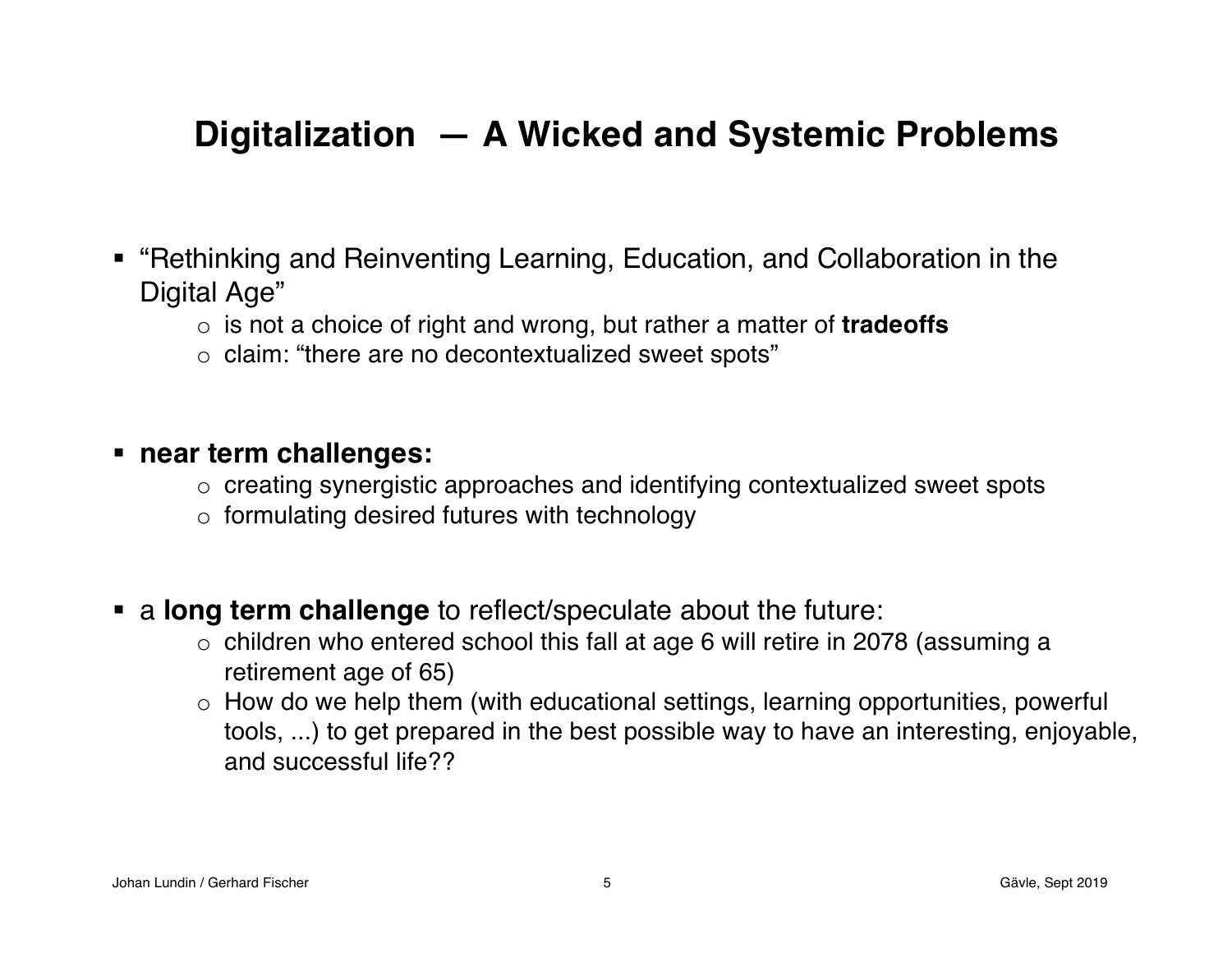### **Program Wednesday, September 18**

9.00-9.30 Opening of the symposium (Johan and Gerhard)

9.30-10.40 first keynote and discussion - Gerhard Fischer

10.40-11.10 break

11.10-12.20 second keynote and discussion - Netta Iivari

12.20-13.30 Lunch

13.30-14.40 third keynote - Maarten de Laat

14.40-15.10 break

15.10-16.10 introduction to work on special issue and discussion (Ola and Johan)

16.20-19.00 Grade board meeting, others unbooked time for social activities

19.00 Dinner